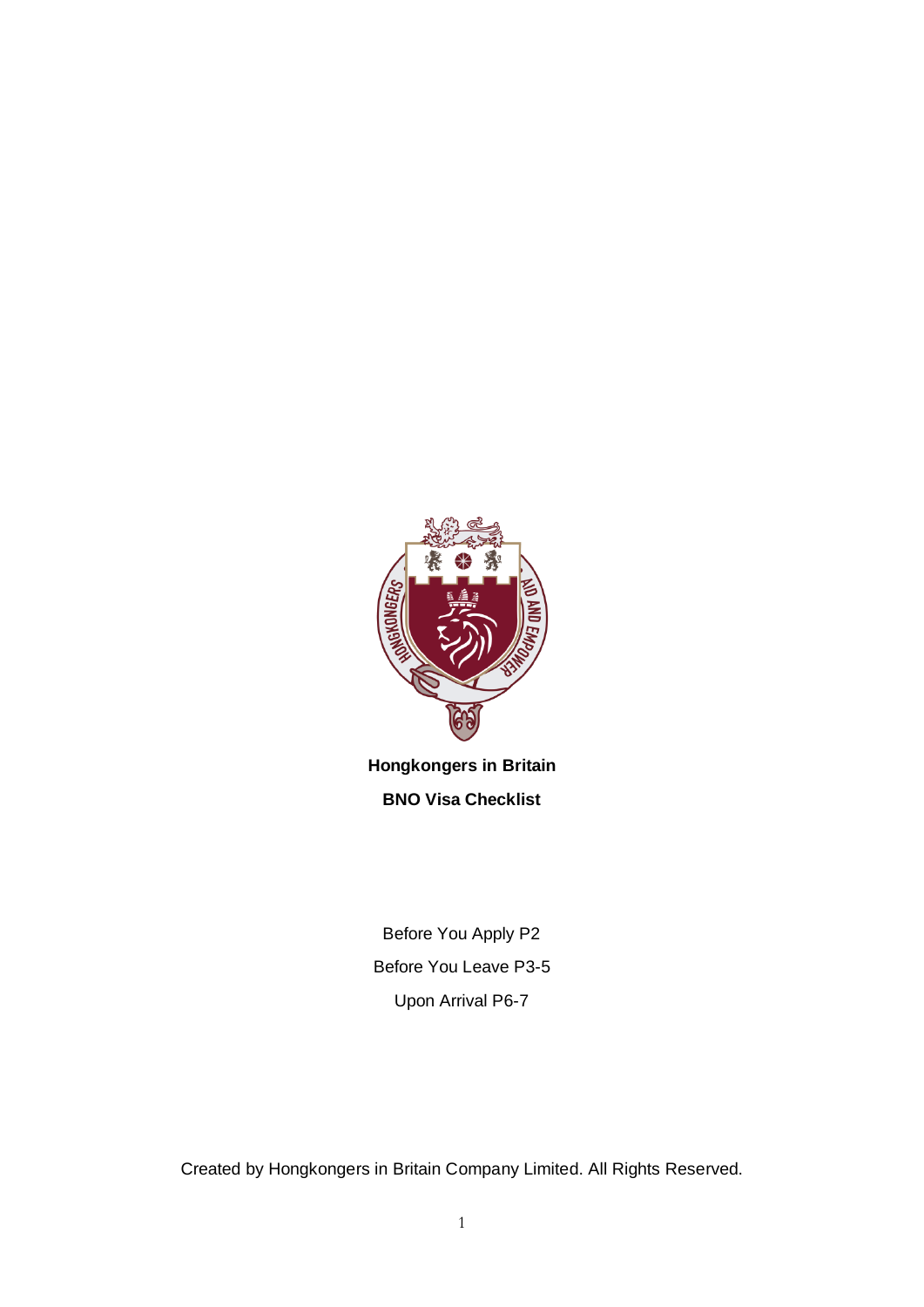## **Before you apply** 申請前須知

|    | 1. You, or your parent(s) is/ are a BN(O) (NOT BDTC, BOC) 你或你嘅父母<br>係 BN(O) (並非 BDTC 同 BOC)                                                  |
|----|----------------------------------------------------------------------------------------------------------------------------------------------|
|    | 2. Plane ticket (Beware of luggage weight) 機票 (留意行李重量)                                                                                       |
|    | 3. Financial resources (at least for the first 6 months in the UK. Amount<br>TBC) 經濟資源 (至少有頭六個月在英嘅開支。數目待公佈)                                  |
|    | <b>Supporting documents:</b>                                                                                                                 |
|    | 證明文件 (*** ALL Documents in ENGLISH 所有文件語言必須為英文 ***):                                                                                         |
|    | (a) Bank statements 銀行月結單                                                                                                                    |
|    | (b) Income (employment, self-employment, rent, etc.) 收入 (受僱、自僱、收租<br>等等)                                                                     |
|    | (c) Letters from friends or family who will support you financially 你嘅朋友或家<br>人會經濟上支援你嘅證明信                                                   |
|    | 4. TB test result from an approved clinic *** (if you apply in the UK,                                                                       |
|    | make sure your TB test result is valid when you apply for the visa) $\pm$                                                                    |
|    | 英國認可嘅診所發出嘅肺結核測試結果 (如果你喺英國國內申請 Visa,請確                                                                                                        |
|    | 保你嘅測試結果喺申請時仍然有效                                                                                                                              |
|    |                                                                                                                                              |
|    | 5. Application fee + IHS fee 申請費 + 移民保健費                                                                                                     |
| 6. | HKID (to show you're a HK resident), address you will stay when you<br>enter the UK (e.g. AirBNB). 香港身份證 (證明你係香港居民)、你抵埗英國<br>後地址 (如: AirBNB) |
|    | 7. Leave period after applying for the visa (when you MUST arrive at the<br>UK after getting the visa) 申請簽證後嘅離境期 (你攞到簽證後須要喺限期<br>前抵埗)        |

Reference: [https://www.gov.uk/guidance/hong-kong-british-national-overseas-visa](https://www.gov.uk/guidance/hong-kong-british-national-overseas-visa-applications)[applications](https://www.gov.uk/guidance/hong-kong-british-national-overseas-visa-applications)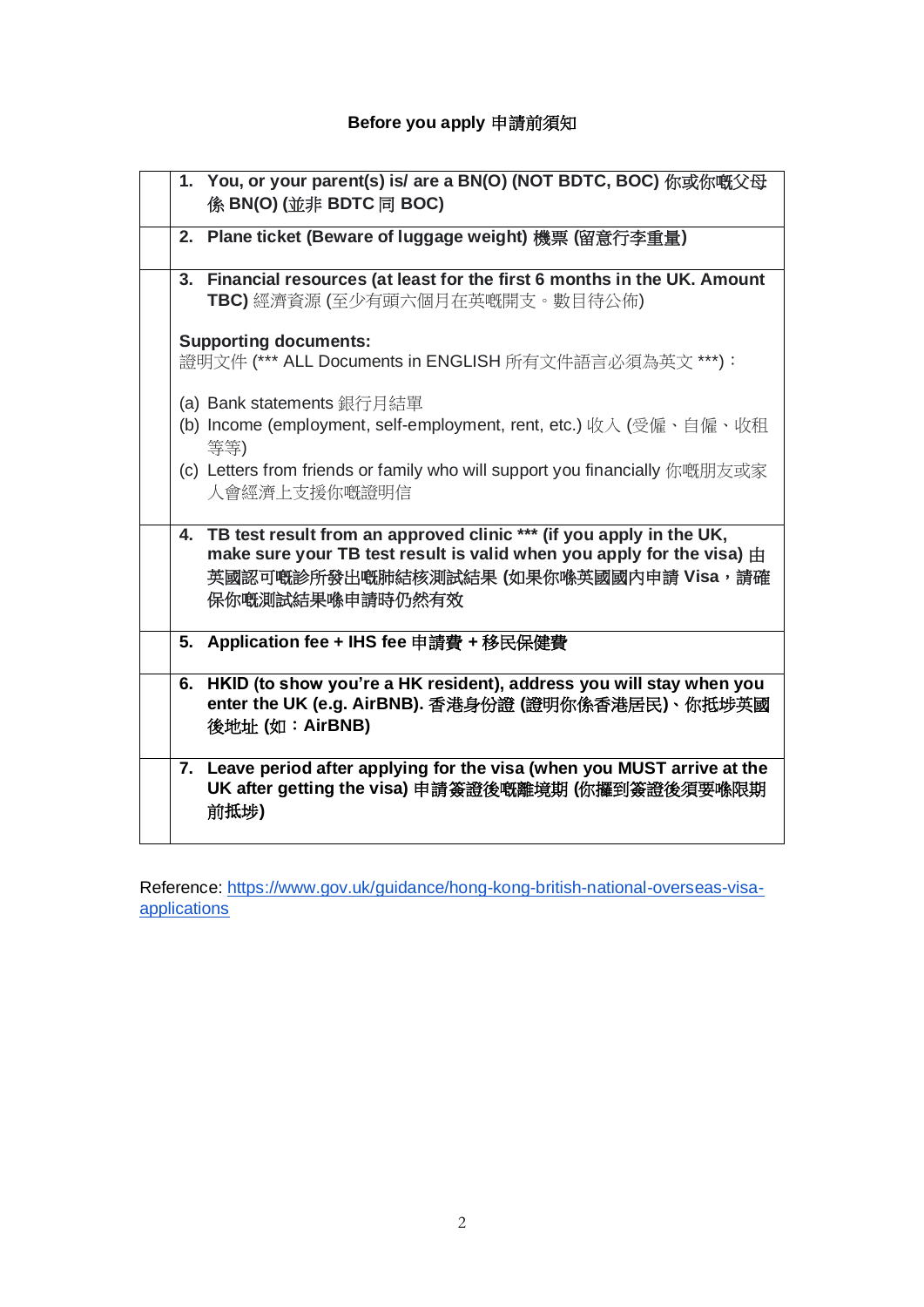## **Before you leave** 出發前須知

| Arrangements for items/ furniture you will bring to the UK (e.g.<br>1.<br>shipment) 你要帶走嘅物品/ 傢俬嘅安排 (如:船運)                                                                                                                                               |
|---------------------------------------------------------------------------------------------------------------------------------------------------------------------------------------------------------------------------------------------------------|
| 2. Pet (if any) 寵物 (如有)                                                                                                                                                                                                                                 |
| 3. Utilities (bill) 水電煤單                                                                                                                                                                                                                                |
| Mobile phone number transfer 轉手提電話<br>4.                                                                                                                                                                                                                |
| 5. Address change 轉地址                                                                                                                                                                                                                                   |
| 6. Banking (open e-banking/ close the not frequently used ones) 搞銀行服<br>務 (開電子銀行服務/閂咗啲唔常用嘅戶口)                                                                                                                                                           |
| 7. Insurance 保險                                                                                                                                                                                                                                         |
| 8. Combine MPF/ vowing 合併強積金戶口/宣誓                                                                                                                                                                                                                       |
| 9. Assets (e.g. property, stock) - capital gain tax 資產 (如: 物業、股票) - 利<br>得稅                                                                                                                                                                             |
| 10. Cut off auto-recurred services (e.g. gym, octopus) 取消自動續期嘅服務<br>(如:健身會員、八達通)                                                                                                                                                                        |
| 11. Tax clearance 清稅                                                                                                                                                                                                                                    |
| 12. (Optional) Open an account to transfer money (e.g. TransferWise) or<br>have an account that can be used overseas (e.g. Citibank Global Wallet);<br>take a debit/ credit card                                                                        |
| (選擇性) 開戶口轉錢                                                                                                                                                                                                                                             |
| (例如: TransferWise)或有戶口可以海外使用                                                                                                                                                                                                                            |
| (如:花旗銀行 Global Wallet); 記得拎張轉帳卡/ 信用卡                                                                                                                                                                                                                    |
| 用嘅電話卡(如:香港買嘅預繳卡、Giffgaff)                                                                                                                                                                                                                               |
| 13. Prepare medical history &/ necessary medication (suggest you prepare<br>at least for a year. Make sure you ask your doctor to issue a letter to<br>confirm you obtain the meds LEGALLY) 準備醫療紀錄及/或必要嘅藥物<br>(建議你至少準備一年份量。記得要叫你嘅醫生寫封信確認你係合法拎到你嘅<br>藥物) |
| 14. International car plate switch and car renting services (if needed) 申請<br>國際車牌同租車服務 (如需要)                                                                                                                                                           |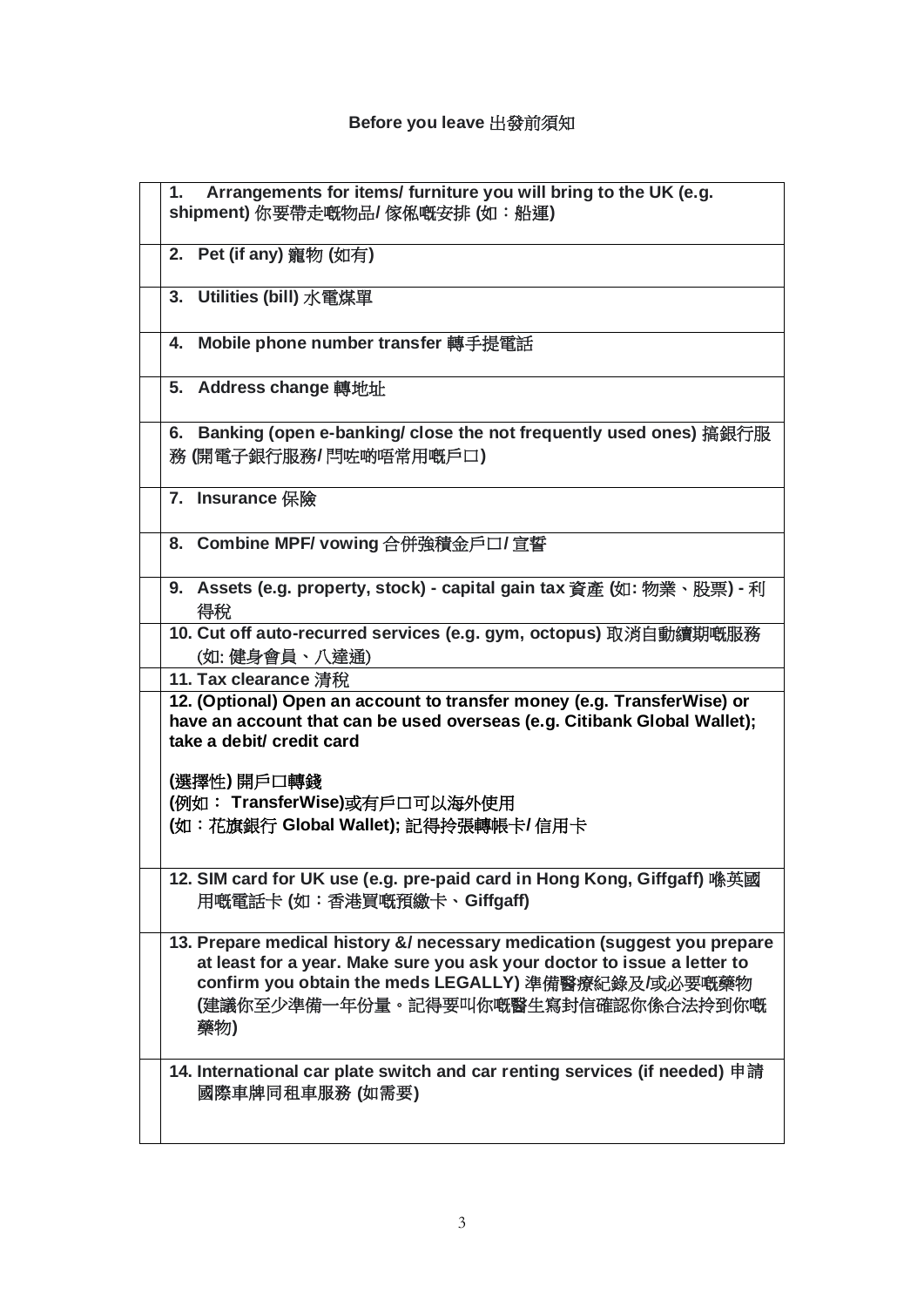| 15. NARIC (optional, for recognising foreign academic qualifications and<br>English proficiency in the UK's scale. Expensive VAT if done in the UK).<br><b>Documents needed:</b> |                                                                                                                        |  |  |  |  |
|----------------------------------------------------------------------------------------------------------------------------------------------------------------------------------|------------------------------------------------------------------------------------------------------------------------|--|--|--|--|
| 需要嘅文件:                                                                                                                                                                           | NARIC 英國學歷認可證明 (如果你要認可英國境外嘅學歷同英文程度先需要。如<br>果喺英國境内做認可就要俾昂貴嘅 VAT)                                                        |  |  |  |  |
|                                                                                                                                                                                  | a. Certificate(s) and transcript(s) of Studies 學歷證明同成績表                                                                |  |  |  |  |
|                                                                                                                                                                                  | b. Letter of Medium of Instruction (Mol) (for English proficiency) 教學<br>語言證明 (如果你需要證明英文程度)                            |  |  |  |  |
|                                                                                                                                                                                  | c. Certified translations of your documents, if not in English 如果你嘅<br>文件語言唔係英文,就需要認可嘅譯本                               |  |  |  |  |
|                                                                                                                                                                                  | 17. Other documents (***in ENGLISH***; hard and soft) to be brought to the<br>UK 其他文件 (***文件語言為英文***; 預備正本同副本) 需要帶去英國: |  |  |  |  |
|                                                                                                                                                                                  | a) Academic &/ professional qualification/ certificate<br>學歷及或專業嘅認可/證書                                                 |  |  |  |  |
|                                                                                                                                                                                  | b) ID copy (e.g. HKID, passport)<br>身份證明文件 (如:香港身份證、護照)                                                                |  |  |  |  |
|                                                                                                                                                                                  | c) Immunisation record (for employment assessment)<br>打針紀錄 (見工用)                                                       |  |  |  |  |
|                                                                                                                                                                                  | d) Salary note & tax note 糧單同稅單                                                                                        |  |  |  |  |
|                                                                                                                                                                                  | e) Passport photos 證件相                                                                                                 |  |  |  |  |
| f)                                                                                                                                                                               | Birth certificate 出世紙                                                                                                  |  |  |  |  |
|                                                                                                                                                                                  | g) Marriage/ divorce certificate (if any) 結婚/ 離職證明 (如有)                                                                |  |  |  |  |
|                                                                                                                                                                                  | h) Medical history and letters for special medication need 醫療紀錄同有特<br>別醫療需要嘅醫生信                                        |  |  |  |  |
| i)                                                                                                                                                                               | Gov documents for BN(O) visas printed copy (for customs) 官方網頁嘅<br>BN(O)簽證文件影印本 (過關方便同職員解釋)                             |  |  |  |  |
| $\mathsf{i}$                                                                                                                                                                     | Certificate for name changing (if any) 改名證明 (如有)                                                                       |  |  |  |  |
|                                                                                                                                                                                  | k) Reference Letter & Certificate of Service<br>工作推薦信同工作證明                                                             |  |  |  |  |
|                                                                                                                                                                                  | 18. Cash (declaration-free limit: £10,000 or equivalent) 現金 (免申報限額: 一                                                  |  |  |  |  |
|                                                                                                                                                                                  |                                                                                                                        |  |  |  |  |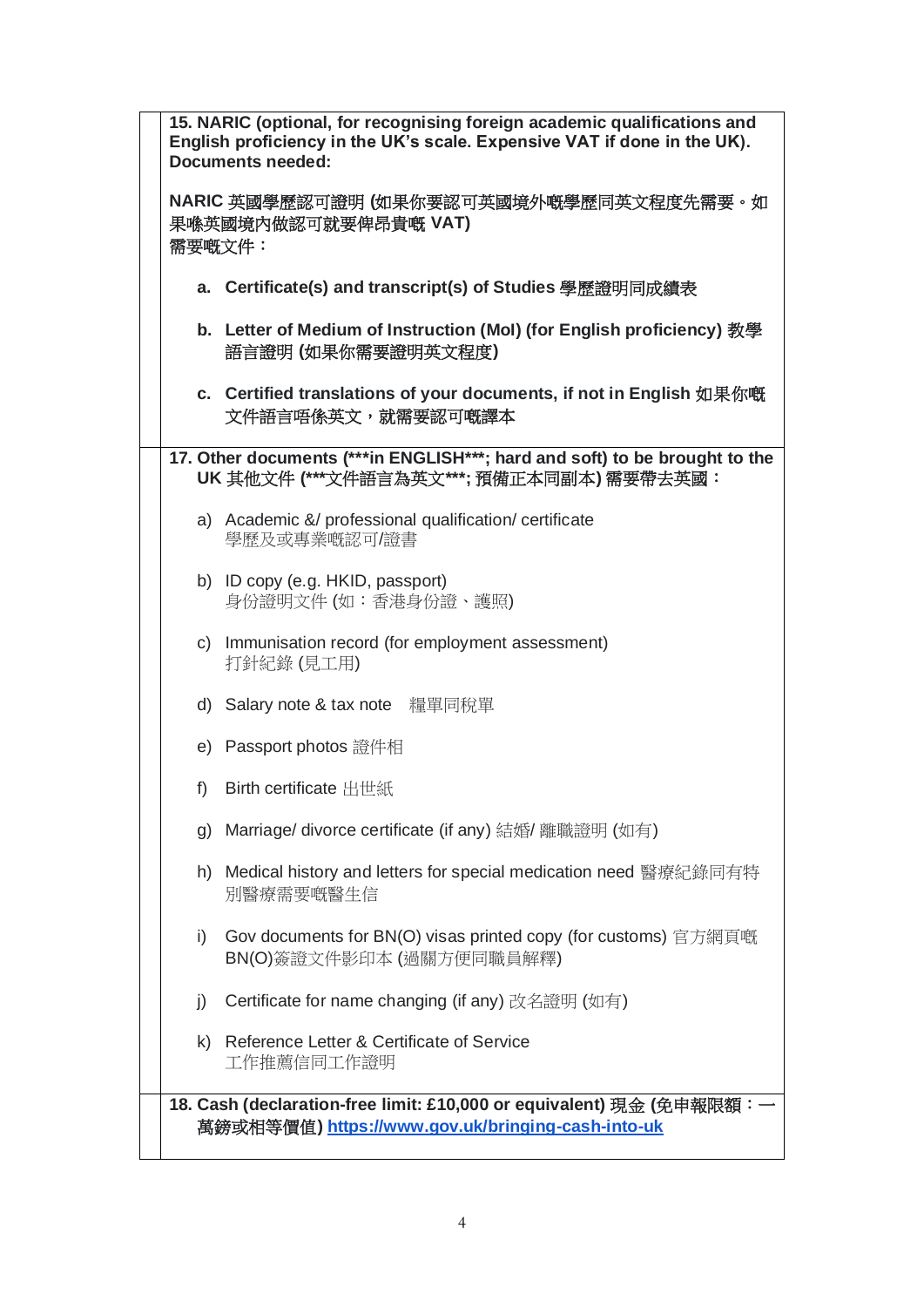| 19. COVID-19 negative result (required by GOV and refer to the latest<br>update before you leave) COVID-19 陰性測試結果 (政府要求, 離境前要睇<br>清楚政府嘅最新消息)                                                                       |
|--------------------------------------------------------------------------------------------------------------------------------------------------------------------------------------------------------------------|
| 20. Passenger Locator Form 乘客定位表 https://www.gov.uk/provide-<br>journey-contact-details-before-travel-uk                                                                                                           |
| 21. COVID-19 requirements for your transit area (if needed) 你轉機地方嘅<br>COVID-19 要求 (如需要)                                                                                                                            |
| 22. Suitable wearing for the UK weather 適合英文天氣嘅衣物                                                                                                                                                                  |
| 23. Emergency contact in the UK (if any) 在英嘅緊急聯絡人 (如有)                                                                                                                                                             |
| 24. Personal hygiene items (e.g. face masks, hand sanitisers, etc.) 防疫用<br>品 (如:口罩、消毒搓手液)                                                                                                                          |
| 25. Pay attention to the COVID-19 announcement for your stay (if you need<br>to transit between cities, make sure you CAN leave by the time you<br>arrive) 留意你到英會居住嘅地方 COVID-19 準則 (如果你需要出入其他城<br>市,請確保你到達時可以自由出入) |
| 26. Understand the latest news and changes of BN(O) Visa<br>了解 BN(O)簽證嘅最新消息同轉變                                                                                                                                     |
| 27. Practise your English to communicate with the locals (e.g. greeting<br>people, socialising) 練習英文,同當地人溝通 (如: 打招呼、社交互動)                                                                                          |
| 28. Make decisions to suit YOUR needs (e.g. culture and crime rate of your<br>living city/ area, work, schools, etc.) 根據你自己嘅需要做決定 (如: 你居住<br>城市/地方嘅文化同犯罪率、工作、學校)                                                   |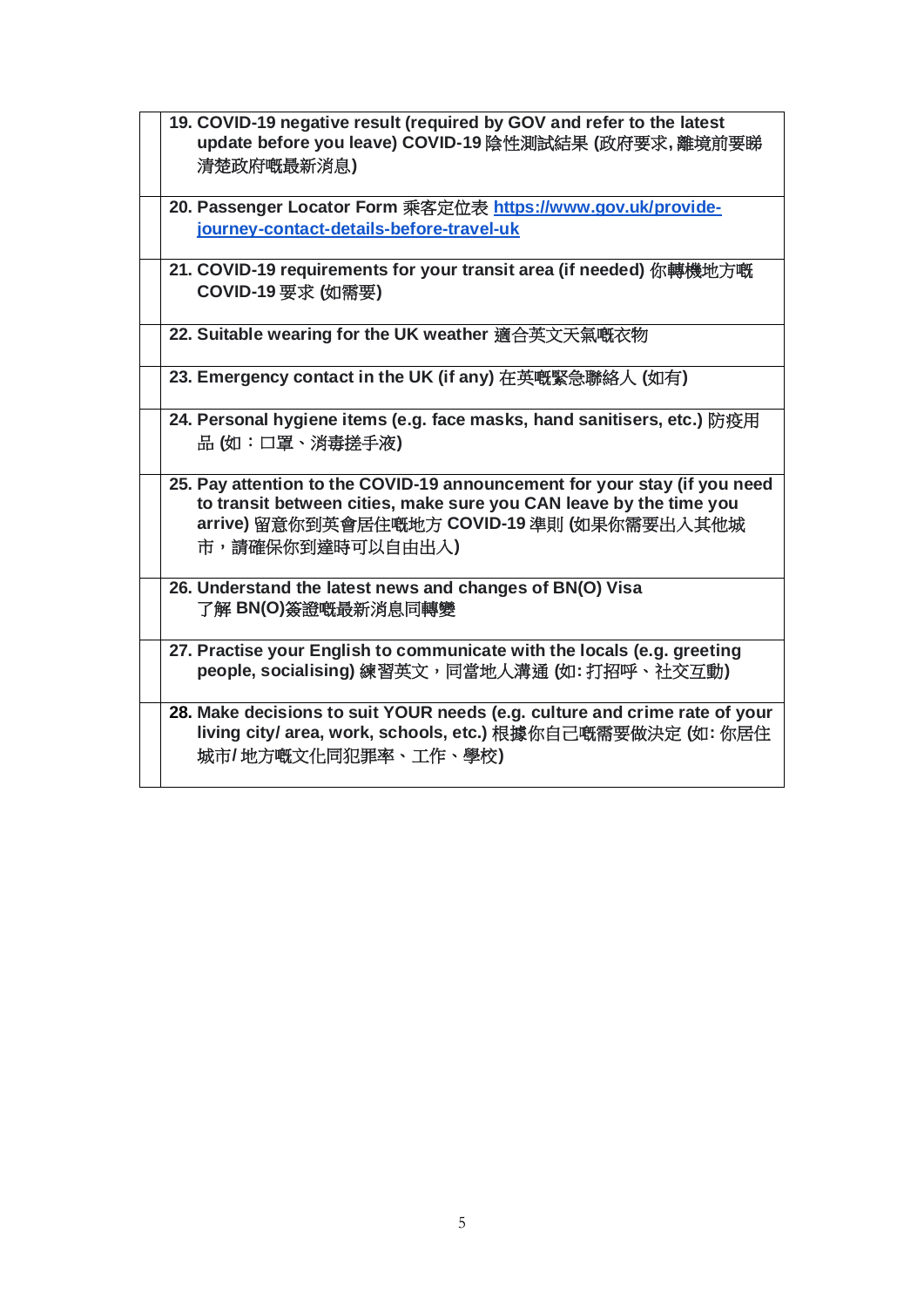|  | 1. Be patient and polite once you leave the plane. AT THE CUSTOMS, you<br>can request a translator if you have difficulties at communicating with<br>the customs in English 落機起就要有耐性同有禮貌。過關時, 如果你以英文<br>溝通有困難,可以要求翻譯協助。      |
|--|------------------------------------------------------------------------------------------------------------------------------------------------------------------------------------------------------------------------------|
|  | 2. Adapt and integrate to the local community (e.g. volunteering, local<br>committees) 適應同融入當地社區(如:做義工、參加社區組織)                                                                                                               |
|  | 3. Summer time (GMT+1) & winter time (GMT+0) 夏今 (GMT+1) 同冬今<br>(GMT+0)時間: https://www.gov.uk/when-do-the-clocks-change                                                                                                       |
|  | 4. Accomodation 住宿<br>a) Rightmove, Zoopla<br>b) Spareroom (renting room(s) 租房)<br>c) Council tax (with exception<br>地區稅 (有例外)<br>https://www.cityoflondon.gov.uk/services/council-tax/council-tax-                          |
|  | exemption                                                                                                                                                                                                                    |
|  | 5. (After getting your first council tax letter) apply for a library card -<br>books borrowings, *printing services, *photo-copying (*depending on<br>your living area) (收到第一封地區稅嘅信後) 申請圖書館卡- 借書、*電腦影<br>印、*文件影印 (*視乎你居住嘅地區) |
|  | 6. Broadband (WiFi) services 寬頻 (無線上網) 服務                                                                                                                                                                                    |
|  | 7. Resume 履歷                                                                                                                                                                                                                 |
|  | 8. UK Banking application 申請英國銀行                                                                                                                                                                                             |
|  | 9. National Insurance Number 國民保健號碼                                                                                                                                                                                          |
|  | 10. TV tax (if you need to watch TV) £157.50/yr 電視稅 (如果你需要睇電視)<br>https://www.gov.uk/tv-licence                                                                                                                              |
|  | 11. BRP (Biometric Residence Permit) 生物識別居住證<br>https://www.gov.uk/biometric-residence-permits                                                                                                                               |
|  | 12. General Practitioner registration (after you have a stable stay) 登記全科<br>醫生服務 (當你有一個固定住宅後) https://www.nhs.uk/nhs-<br>services/gps/how-to-register-with-a-gp-surgery/                                                    |
|  | 13. Get a card for transportation (e.g. oyster card London; Contactless<br>card) 有一張用以交通嘅卡 (例:倫敦用嘅蠔卡; 轉帳卡/ 信用卡)                                                                                                              |
|  | 14. Check the information for your medical needs (physical & mental) 了解<br>你醫療需要嘅資訊 (生理同心理)                                                                                                                                  |